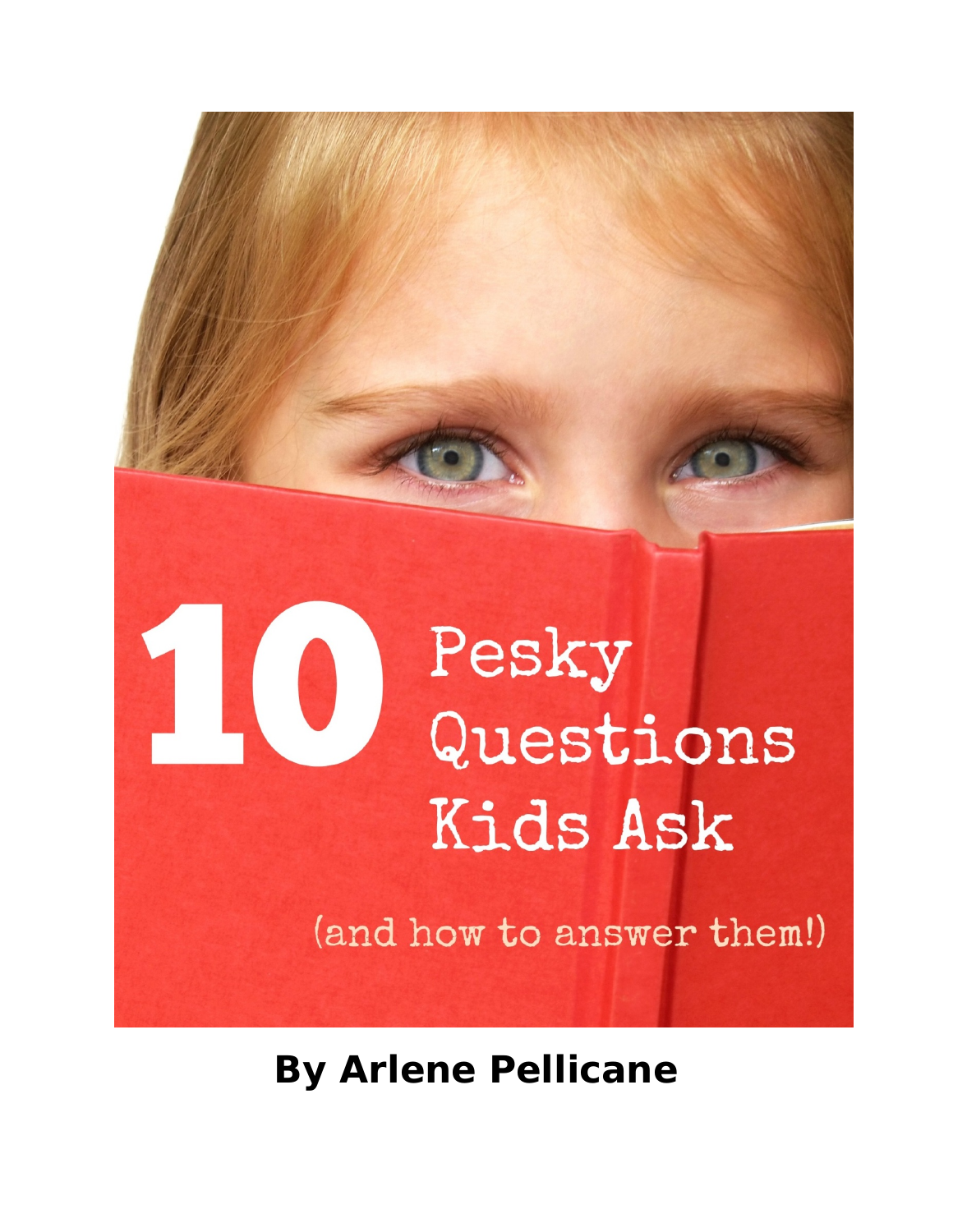# **Pesky Question #1:**

#### **"Are we there yet?"**

Whether you're on a 9-hour road trip or a 30-minute drive across town, there's one question every parent hates to hear. "*Are we there yet?"*

The more frequently this question is repeated, the more it sounds like nails on a chalkboard.

Your child could be asking this question because he is (A) inquisitive, (B) impatient or (C) a combination of both. Or I suppose there's (D); he needs to pee.

After you rule out (D), here's how to answer "*Are we there yet?":*

We should be at our destination in (name the amount of time).

Translate this amount of time in a way your child understands. Your older children will understand 4 hours. Your younger children might understand "the time it takes to watch two movies" or "We're almost halfway there."

Give your child updates every hour. "We have 2 more hours to go."

Now give your child an incentive to have self-control to keep his or her mouth shut in regards to the pesky question.

Hand each of your children a plastic bag with quarters in it. For every time they ask the question, they must hand over one quarter. That's the fee for asking the question "*Are we there yet?"*

At the end of the ride, they can keep the quarters that are left.

No need to escalate or get ugly. Just collect a 25 cent fee for every pesky question.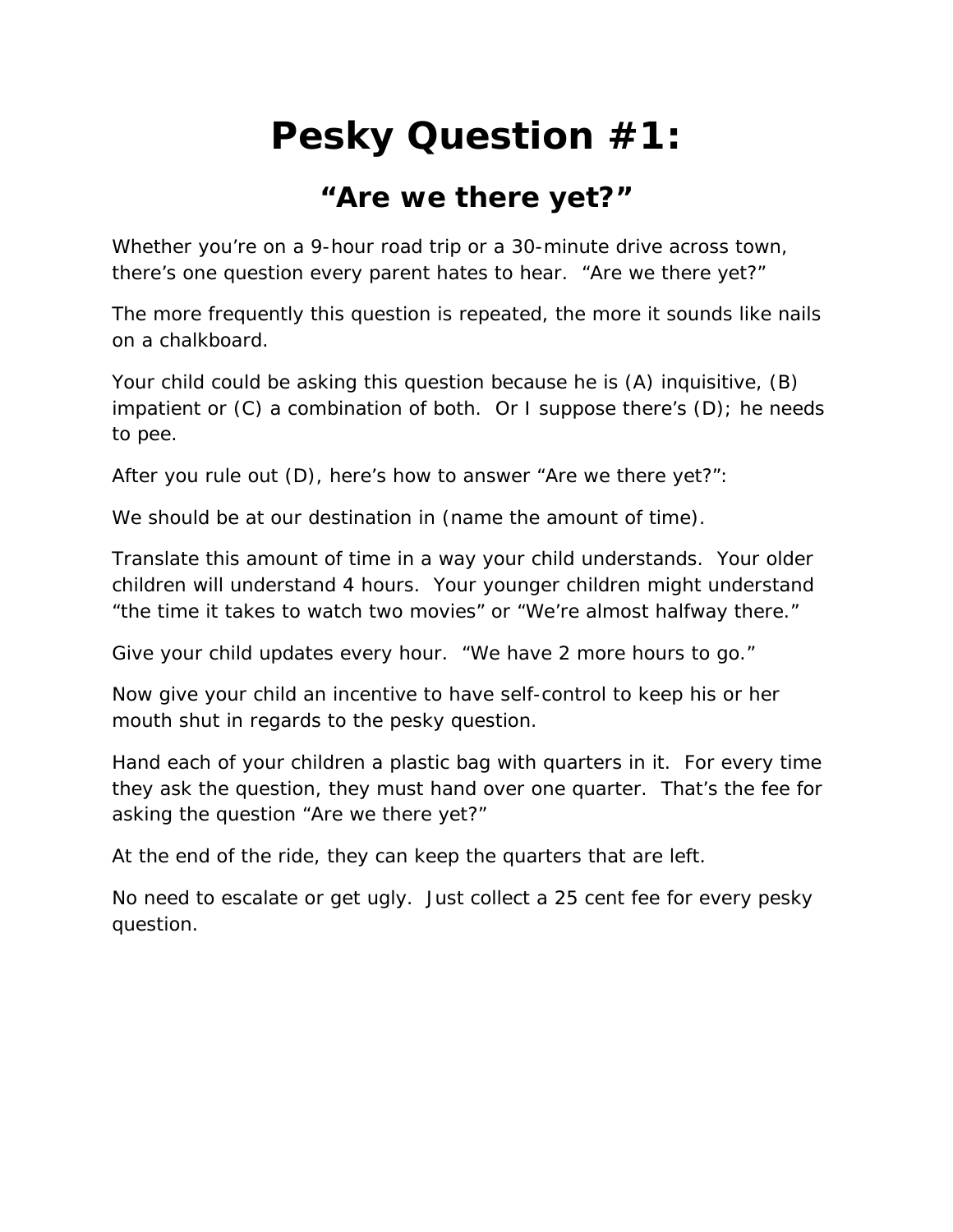# **Pesky Question #2:**

#### **I don't want to do my chores.**

### **Why do I have to do chores?**

The limp body. The dragging feet. The droopy eyes. This is the demeanor of a child who is dreading doing chores.

How would you like to give an unexpected reply to the question "*Why do I have to do chores?"*

The next time your children ask you this pesky question, head outside for a game. It could be soccer, basketball, Frisbee, or ping pong. Whatever you have handy and whatever you can create.

Let's say you pick soccer. You have a ball and you've created a goal. Instead of playing the normal way, omit a needed position. For instance, don't have a goalie.

Play this way and then talk about how it's not as fun to play without a goalie, is it?

Then have everyone be a goalie. Obviously, the game will be impossible to play.

If you're playing baseball, omit the pitcher.

If you're playing ping pong, have everyone on one side of the table with no opposing team.

*Case in point:* Chores are an important part of playing on the team. If you're going to be part of the family, you must "play your position" with chores. Every person is important. It doesn't work unless everyone pitches in. Everyone is important.

That's the "mom talk" presented in a memorable way with the game. It's the motivation behind the chores.

Now the next time after this pep talk that your child asks this pesky question, simply say that "every person on the team has to play" and then assign your child an extra chore for asking.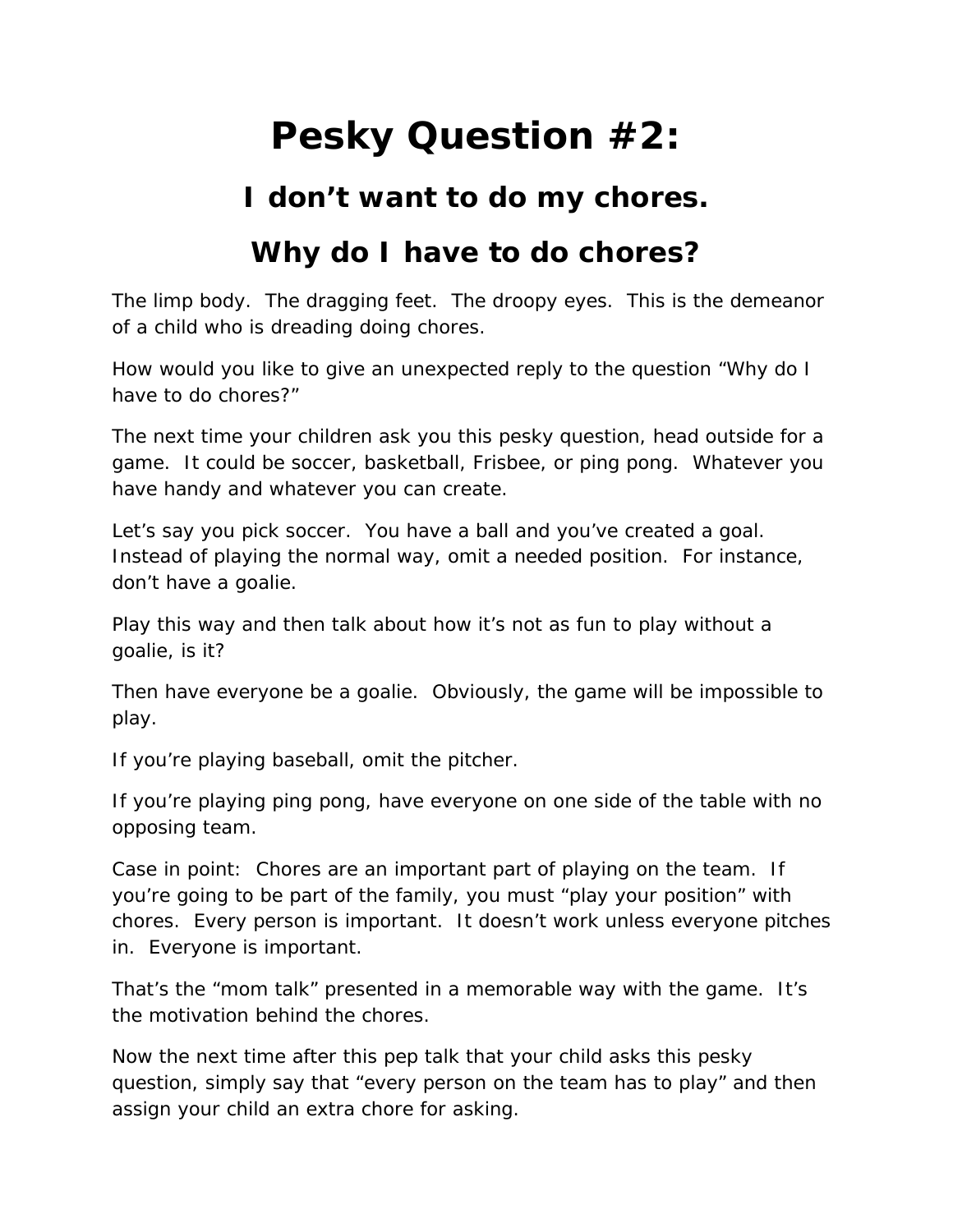# **Pesky Question #3:**

### **Do I really have to eat my vegetables?**

No doubt you've noticed it's really easy for your children to eat a dinner of pizza, chips and soda. You never have to bargain with your child to finish. "If you eat those chips, I'll give you some broccoli."

But of course, what's *easy* to eat isn't usually what is *healthy* to eat.

Your child asks, "*Do I really have to eat these vegetables?"* 

Often we say yes, but end up scraping off the uneaten veggies into the trash.

No more wasted nutrients!

Ask your children for their top three favorite vegetables. Do your best to incorporate these veggies into meals to make it a little easier for everyone.

Of course, there will be times when your child has to eat a vegetable he or she does not like. This is real life. Inform your eater that he or she will need to finish the vegetables before getting a second helping of anything. Don't pile on the food that they like. Withhold some of those favorite foods for the second plate – after the dreaded veggies are eaten.

Under no circumstances serve dessert to a child who hasn't finished his or her vegetables. With this consistent meal-time routine, your child will adjust to incorporating more veggies into their diet.

And the next time you visit the pediatrician, have your doctor explain to your child(ren) the importance of eating vegetables. For many children, hearing it from an authority will decrease future battles with you. After all, the *doctor* says…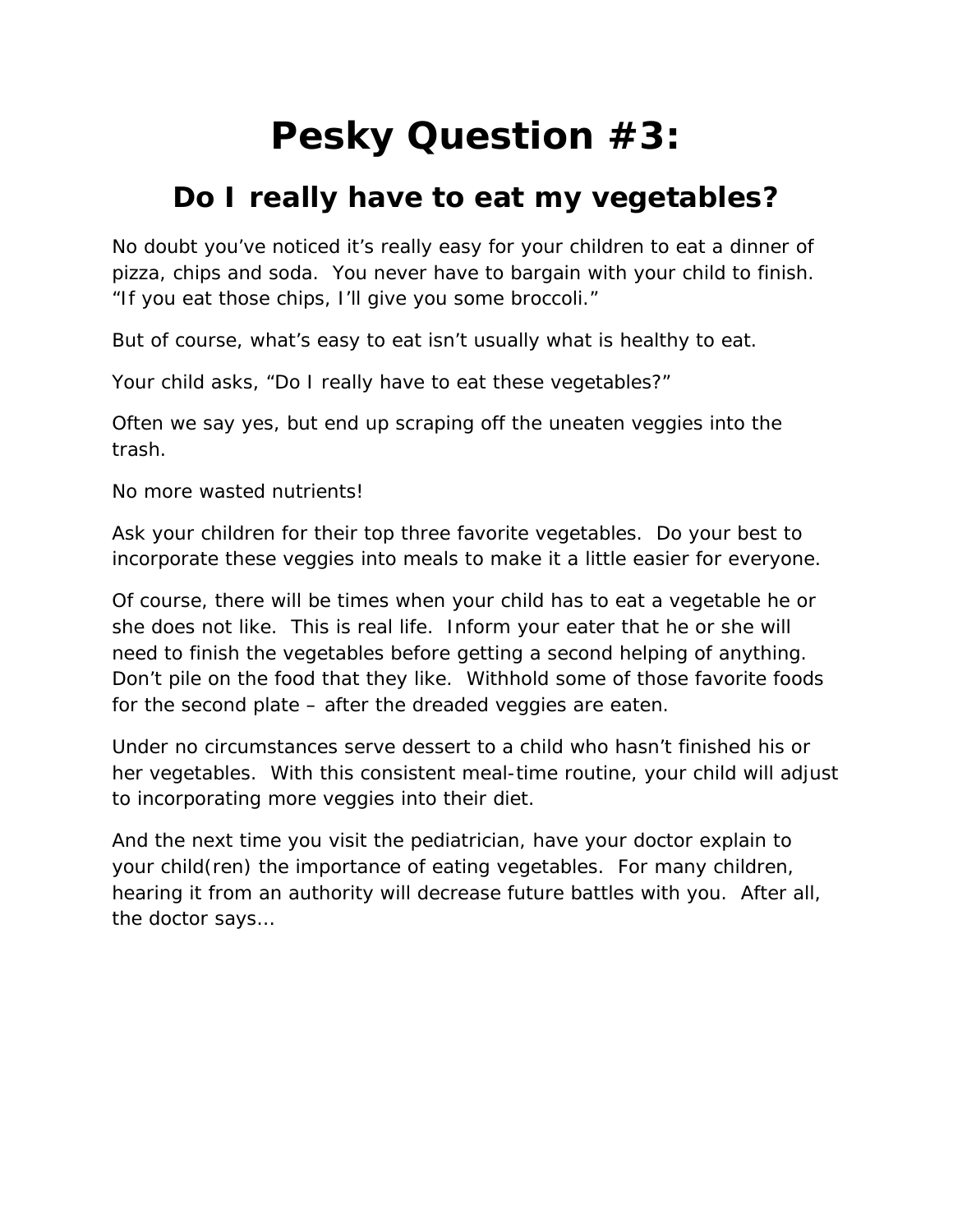# **Pesky Question #4:**

### **Can I watch just one more show?**

When your child is staring at the screen, he or she is not making a mess, getting in trouble, fighting with a sibling, or asking you to play. That's what makes this pesky question so tempting. *My, it would be nice to have another 30 minutes to get stuff done.*

But wait. Before you give that "just one more show" pass, you need to recognize the negative habits you are forming for your child:

Habits like:

- If I ask my mom to extend my screen time, she'll say yes. (And when you say no, you'll hear about it!)
- I can change the rules when it's good for me.
- Using free time for televisions shows instead of something more productive like play, reading, sports, or music.
- Being sedentary; most kids aren't doing jumping jacks and push-ups while they watch.

The American Academy of Pediatrics (AAP) recommends no screen time for children under 2 years old and 2 hours or less for kids age 2-18. Does your child's "one more show" push these recommended time limits?

When your child asks for "just one more show," the answer is no. Practice this before it happens. Say it out loud to gain confidence. You will say, "No."

No matter how much your child pushes back, flails, cries, or complains, the answer is still no.

Children learn language and emotional skills best by a real person, not a screen. You don't want to waste precious hours of your child's life and development with "just one more show."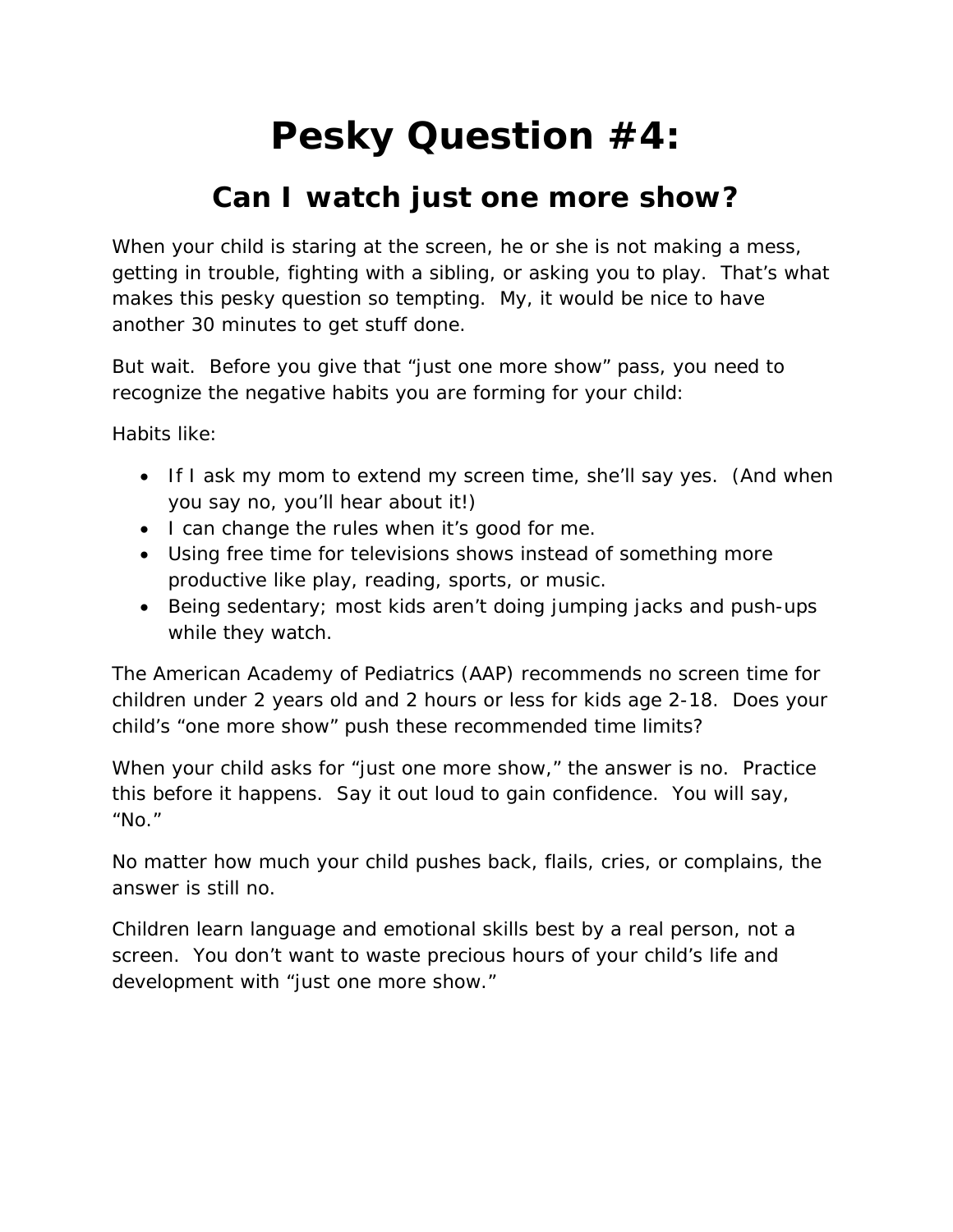# **Pesky Question #5:**

### **Why do I have to do this dumb homework anyway?**

Sometimes homework is too easy for a child and seems like mindless busywork. Other times, it's the opposite. It's so hard a child wonders why he or she should bother.

For the first scenario, set a timer to encourage your child to get the mindless busywork over with as soon as possible. Get books from the library that spark his/her interest and/or watch educational videos like Khan Academy.

For the second scenario, websites like Khan Academy may also help your child understand his/her homework much better. Sit down with your child and drill math problems, learn vocabulary words, or read together. I know that may sound daunting and time consuming. Set a timer for 5-10 minutes a day to do this. You'll be amazed at the improvement that can take place after just working with your child intently for a few minutes a day.

I don't know many children who really *like* homework. The key is getting your child motivated to finish well and quickly. The self-control required to do something like routine homework is an important skill that transfers to the workplace, home, church, community service, really anywhere!

My son's class fifth grade class has a 100% club. The kids who do 100% of their homework (one miss is allowed) get special privileges like a pancake breakfast one morning and going off-campus to eat lunch together at the end of the year. You might create your own 100% club complete with perks for your child.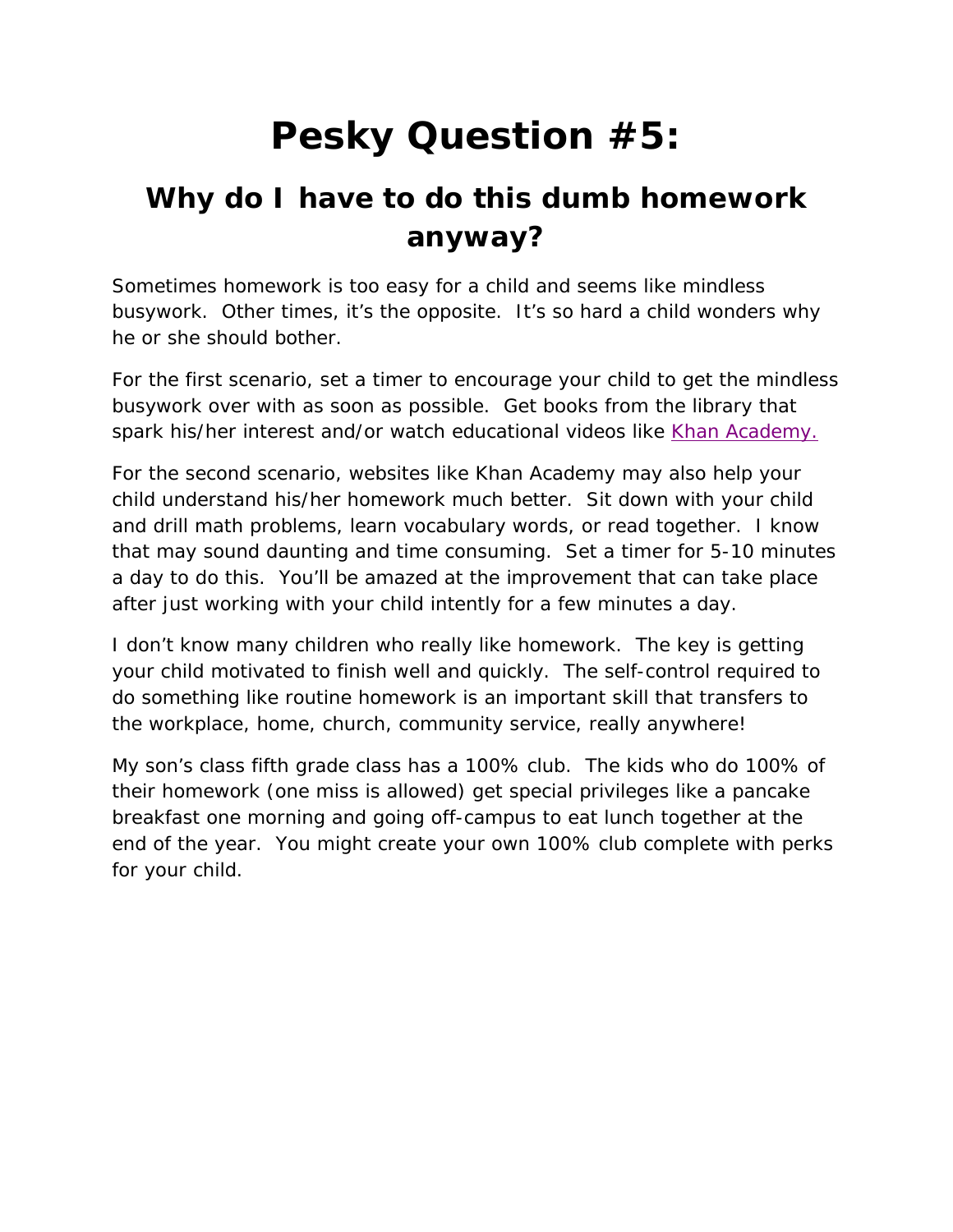# **Pesky Question #6:**

### **Why can't I go to this movie with my friends?**

You might try the old "If your friends were jumping off a bridge, would you jump?" but that will probably trigger eye rolls and groans from your child.

Evaluate the pros and cons about the movie with your child using simple ABCs.

**Attitude:** How will your attitude be affected by the movie? Will you be more anxious? Inspired? Well informed? Filled with peace? Angry? Frightened? Confused? Will you generally have a better attitude toward God, your family members and friends because you saw the movie?

**Behavior:** How does the movie encourage you to behave? How does the main character solve problems? Is what is bad called good and vice versa? Is sexuality shown in a healthy way? Will you hear a lot of cursing that you may imitate?

**Character:** What character traits are exalted in the movie? Are the main characters good, moral people? How are family members portrayed?

Recognize that no matter how you explain your reason to your child, he or she may still be very unhappy with your decision. This is okay. Parenting is not a popularity contest. It's your job to protect your child's heart as best as you can while he or she is under your roof.

If you believe a movie is harmful to your child, it's your role to keep your child from seeing it. [Plugged In](http://www.pluggedin.com/) from Focus on the Family gives helpful reviews of movies, as does [Common Sense Media.](https://www.commonsensemedia.org/)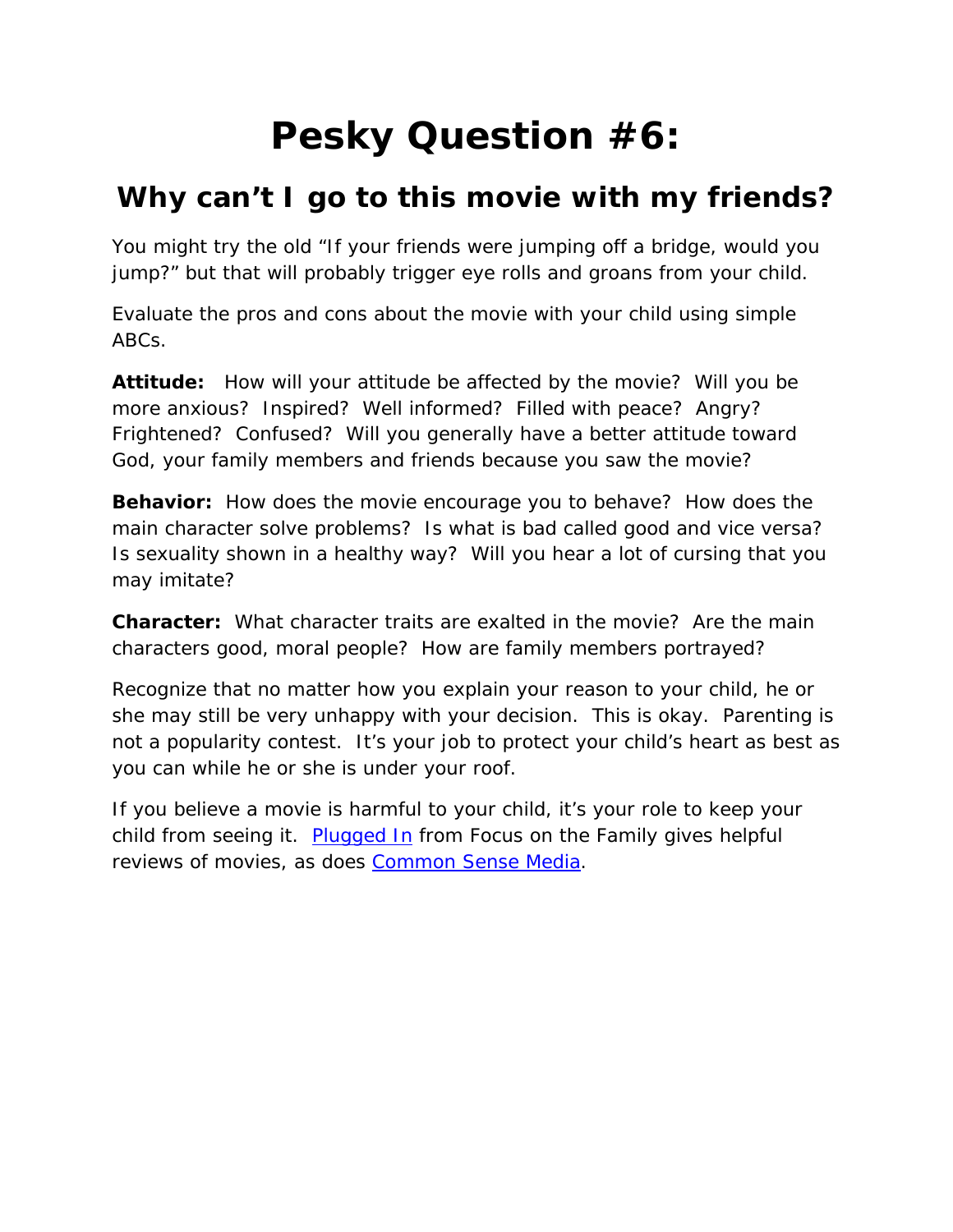# **Pesky Question #7:**

### **Why won't you let me spend the night at my friend's house?**

There's going to be a sleepover and many of your child's classmates will be there. But you don't know the child's parents and you've said no. Or perhaps you know the family and still don't feel comfortable having your child spend the night. You may like the parents but you don't know who else lives at the house or visits the house.

Explain to your child there are benefits to sleeping over but they often don't outweigh the risks. Sure you may have a fun time, but there is the potential for an older sibling, other friend, aunt, or whoever to do something harmful. Your child could be molested, dared to do something sexual or vile or cruel, offered drugs or porn, or shown a movie you would never allow.

Cater these explanations and scenarios to the age of your child. Younger children just need to hear "I'm sorry honey. Our family doesn't do sleepovers."

Don't feel pressured into letting your child sleep over if you believe the cons outweigh the pros. It can feel like you are being overly protective, but it's better to skip one social activity in order to protect your son or daughter from harm.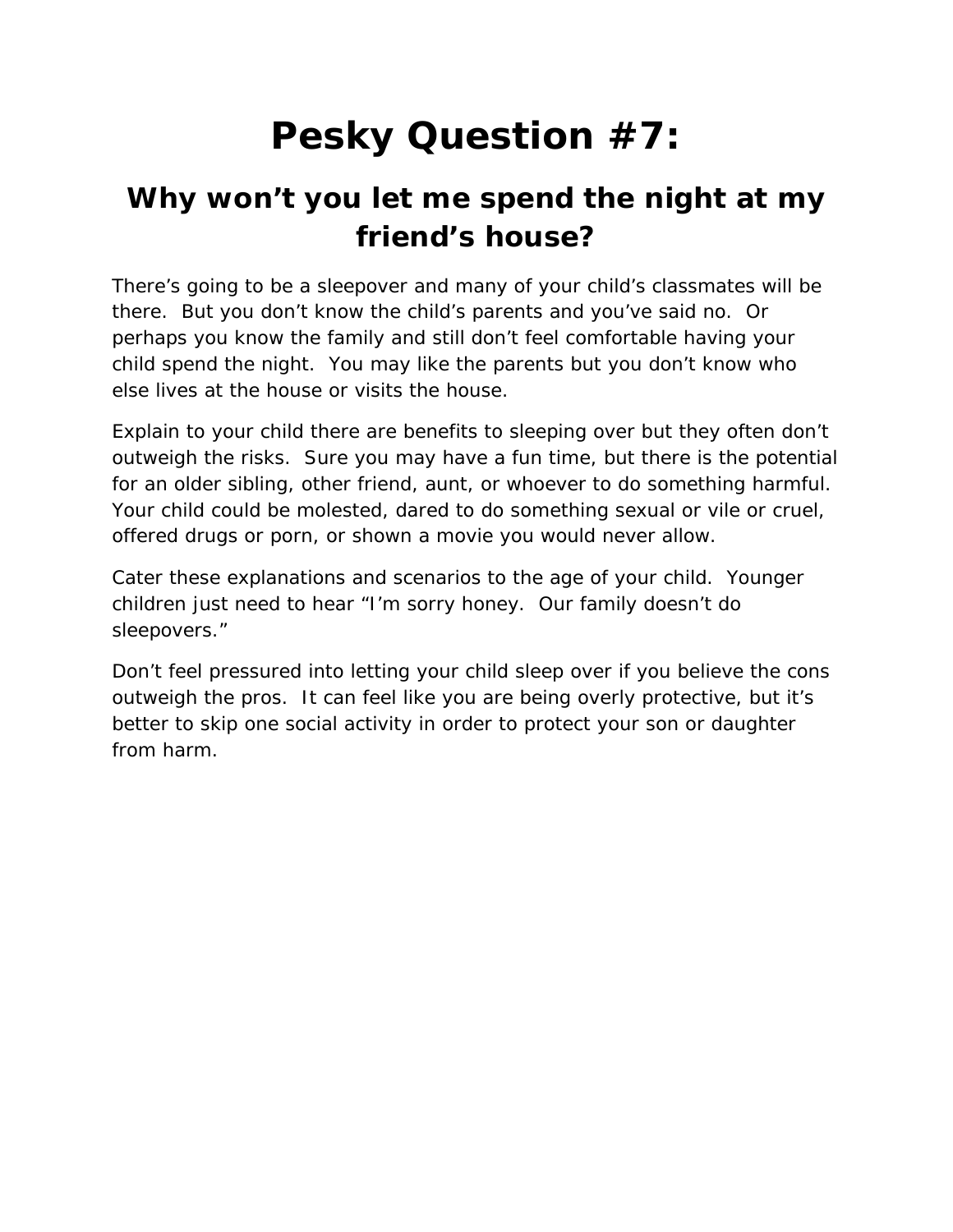# **Pesky Question #8:**

### **Why does my friend have a (insert item of greatness here) but I don't?**

Whether it's a toy, skateboard, video game or cell phone, there will always be something that someone else has that your son or daughter wants.

Answer your child's question with this question, "Is that something you need or you want?"

If they determine it's something they *need*, then talk about how your child can make money to earn that item.

Most likely, it's something your child *wants*. Explain there are many things in life that you also want (a cruise to Europe, a designer bag, a maid for example) but that you can't always afford what you want. Toys are not in the budget. Or perhaps it's not a money issue; the issue is the item is not beneficial. The doll marketed for a five-year-old has way too much makeup on. The video game is too violent. Your child already has 25 stuffed animal cats and doesn't have space for another one.

As my husband likes to say, "Life is not fair. If you want fair, the fair is in Del Mar (that's where our state fair is located)."

Remind your child that compared to most kids in the world, he or she is rich in toys, clothes, sports equipment, and stuff. You can watch a video from [Compassion International](http://www.compassion.com/) or [Samaritan's Purse](http://www.samaritanspurse.org/) to help your child have newfound gratitude for what he or she does have.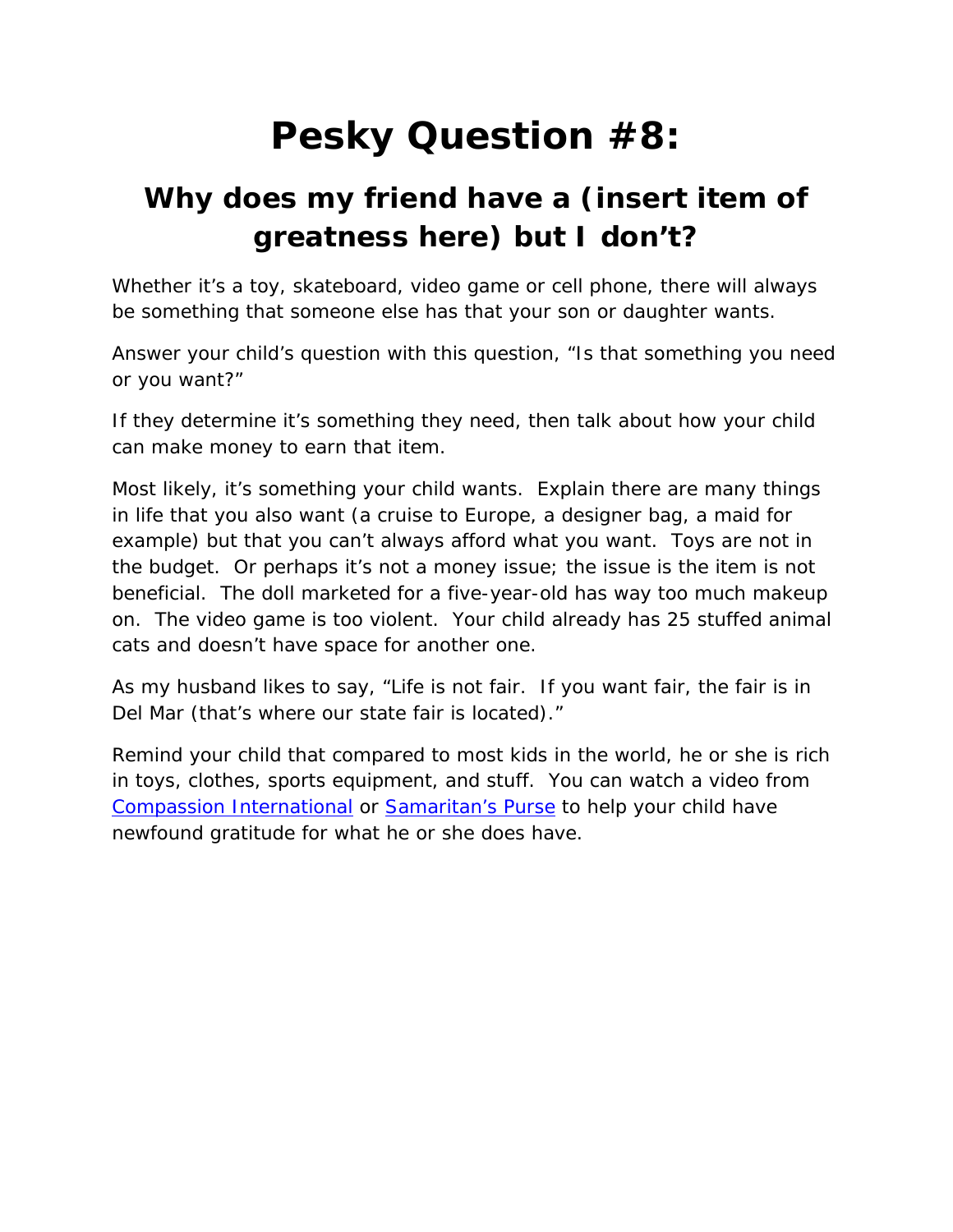# **Pesky Question #9:**

### **I'm bored. Can I play a game on your phone?**

Here's a sobering statistic: Since the year 2000, our attention span has shrunk by 40 percent. Forty percent! Attention span is the amount of concentrated time on a task without becoming distracted. Experts agree that being able to focus on a task is a key ingredient to success in school and life. Yet research says that a goldfish has a longer attention span than humans these days – yikes!

When you give your child your phone to fiddle with when he or she is bored, it contributes to this dire statistic. It trains his or her brain to seek amusement at the first sign of boredom. This constant noise of video games and television is a huge barrier to creative thought and the development of deeper thinking in your child.

Your phone may hold your child's attention when you want him/her to be quiet, but you are hindering his/her ability to *pay* attention in settings like the classroom, church or home. Screen time to prevent boredom teaches unrealistic things about life. Life is not always interesting. It's not full of instant answers, endless options for amusement, and constant rewards. When your child is used to having the pacifier of your phone, you are setting him or her up for trouble in the real world of learning and relating to people.

So, the next time your child asks you "Can I play a game on your phone?" the answer is no. Hand him or her a book instead. Tell your child, "I want you to have a longer attention span than a goldfish."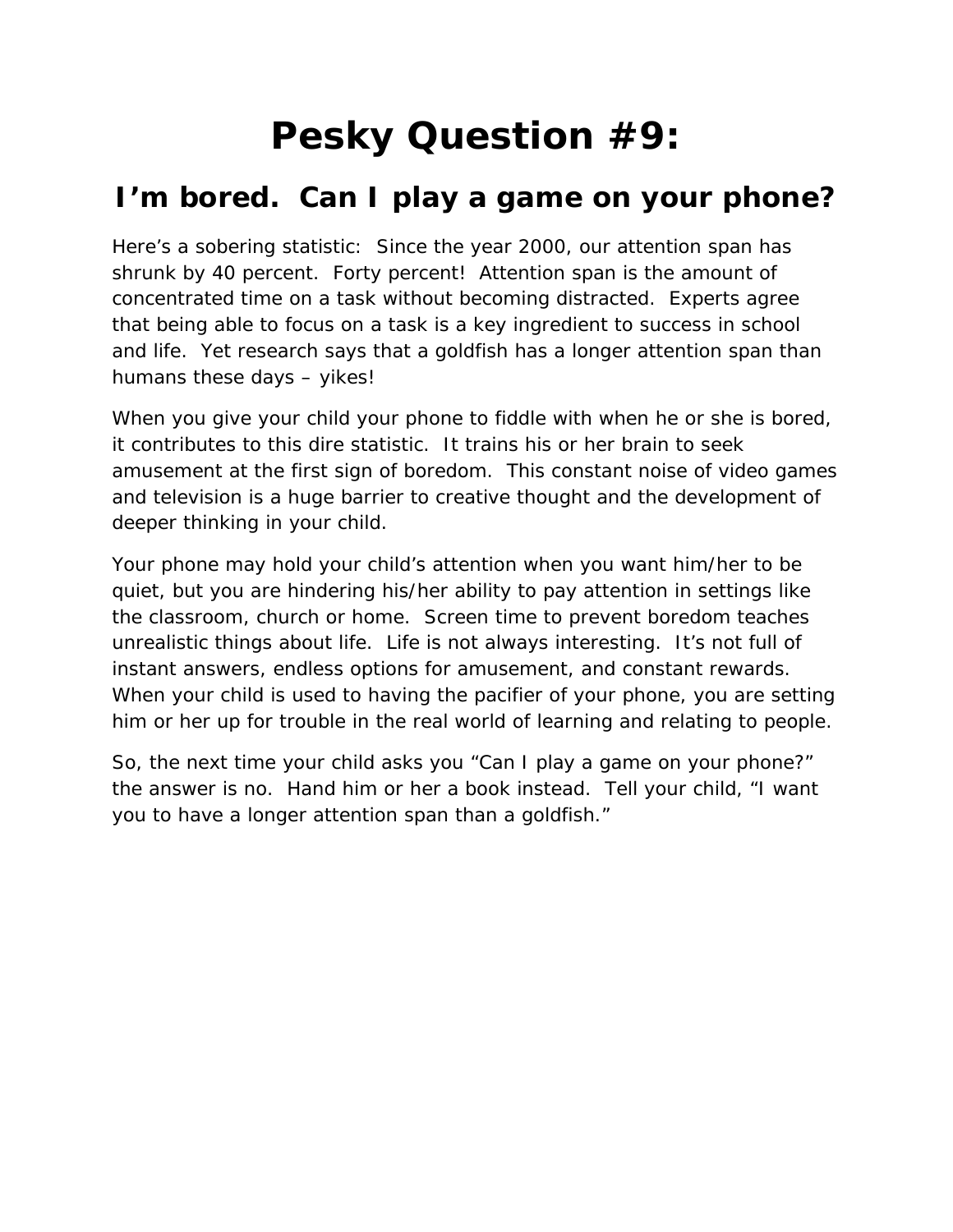### **Pesky Question #10:**

#### **Do we have to go?**

#### **Please, can't we stay longer?**

You're at the park or a birthday party and it's time to go. Actually, it was time to go fifteen minutes ago. But your frolicking child does NOT want to leave. How do you answer the pesky question, "Do we *have* to go?"

You are the one who decides when it's time to leave; not your child. Yes, you may be influenced to stay longer when your child is having a blast, and that's fine. You might acquiescence with an "Okay, ten more minutes." But once that time has elapsed, stick with it and don't let your child persuade you to say a dozen goodbyes.

Give your kids a five-minute warning before it's time to leave. If you have a watch with a timer on it, go ahead and set it for five minutes and let your children hear it beep. Or you can have them look at the clock and say, "When it is 8:10 pm, we are going to leave."

Then leave. End of story. If there is weeping and whining, too bad. You are still leaving. If your children follow you to the car calmly and promptly, pour on the praise. "Thank you so much for coming to the car and for listening so well. That was fun and it will be great to come back here again."

If your child follows you with tears, tantrums, pleas, or a gazillion questions, simply head for the car and do whatever you have to do to get your children in the car. Tell your children they will be taking a break from that activity for a week or two. Let your children know you're happy to bring them to fun places as long as they can gratefully leave when it's time.